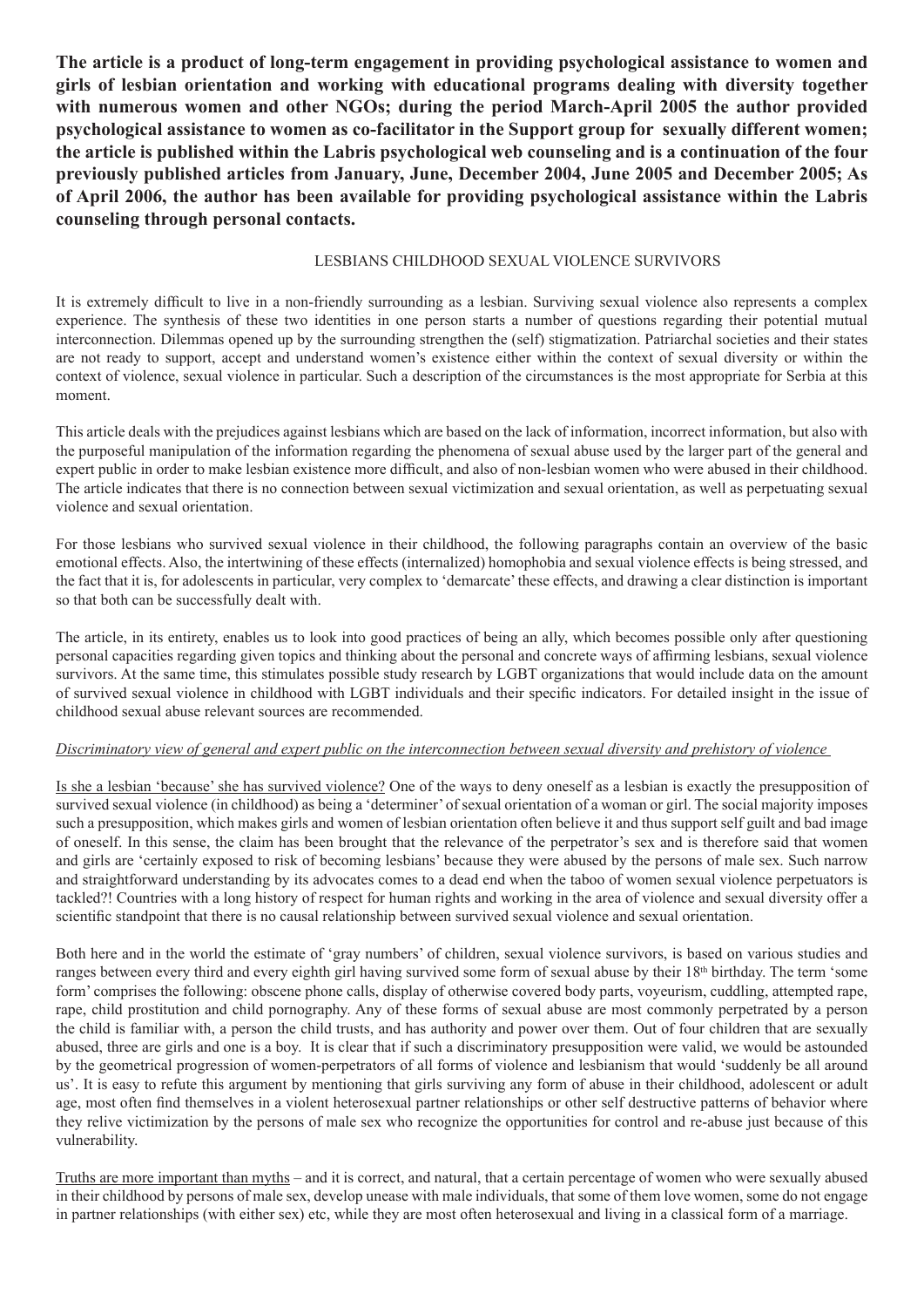Secondly, it is true that the survivors fear the risk of damaging others through sexual violence. The author's experience after 12 years of working in assisting women psychologically with sexual traumas undeniably indicates that survivors have an increased awareness and personal responsibility to prevent violence repetition. Connected to this, women ask themselves additional questions regarding potential parenthood and parenting skills and this outstanding degree of responsibility is not to be seen in the same manner (or is not present at all) with persons who have not had sexual violence experiences as children. The same goes, since they have learned from their own experience, for the sharpness in recognizing sexual violence in their surrounding and thus can immensely contribute both preventively and through timely and adequately intervening in such situations.

The presupposition through which sexual orientation is connected with a prehistory of violence eventually serves to the 'justifying' stereotypes – (Something must have happened to them in their childhood, some trauma…' which equals 'Well, they could not have helped it', and similarly, seeking 'proof that homosexual persons were 'born like that', to make homophobes 'feel better'). Knowing the difficulties in 'coming out' with one's sexual violence experience, inadequate presuppositions actually make things much worse. The starting point here is that only heterosexuality is acknowledged and accepted so we do not need to ask heterosexual individuals "What do you think caused your heterosexuality?". Contrary to this, the persistent demanding for 'justifications and explanations' never stops when explaining other sexualities. Undoubtedly, social consent regarding lesbians as being a healthy life style and choice and the idea that lesbian existence represents a basic human right is still a distant concept in Serbia.

*"They are all pedophiles"* – Is another presupposition by which a homophobic surrounding spreads hate for homosexual individuals equaling homosexual orientation with pedophilia. Also, the scientific standpoint for such claim does not exist, but it is merely a manipulative act by the homophobic majority. The permanent phenomenon of finding 'scapegoats' is recognized here, i.e. attaching negative, not sufficiently known or controversial phenomena to vulnerable social groups (e.g. well known AIDS issues on the onset of this disease). How many people in Serbia would hire an openly lesbian babysitter? To say the least, it can be concluded that there is an equal representation of both heterosexual and homosexual child molesters. Certain estimates claim that there is about 10% of homosexual population in all, and again it is easy to mathematically calculate the representation of sexual violence perpetrators within the important homosexual minority. Lacking domestic, studies conducted abroad indicate from 0% to 3.1% homosexual perpetrators of sexual violence against children, a remarkably lower rate than expected.

## *If you are a lesbian childhood sexual violence survivor / Emotional effects*

Women who have survived sexual violence feel different in relation to other individuals. Likewise, lesbian orientation, for women living in heterosexist surroundings, arouses the feeling of experiencing oneself as 'weird, different…', filled with unease towards themselves. Homophobia and biphobia 'add up' to the problem of misogyny for a lesbian or bisexual survivor. Lesbians and bisexual women will oftentimes deny their sexual identity in order to feel 'less different'. Within the underdeveloped societies, both identities are stigmatized and a valuable survival mechanism is represented by denying some of these identities.

Women with a prehistory of childhood sexual violence manifest a number of difficulties in their daily functioning, both in their adolescence and adulthood. These difficulties can include an adolescent 'acting out' manifested though delinquency, school problems, authority conflicts, promiscuity, prostitution, oftentimes connected with running away from home. Also, the survivors can show manifestations of depression, guilt, low self-esteem, inferiority, drug and alcohol addiction, self-destructive forms of behavior, dissociation, isolation, suicidal thoughts and attempted suicides, as well as intimacy and sexuality issues, and problems in partner relationships. These mentioned difficulties seem to overlap with those occurring in accepting oneself as a lesbian (Labris web counseling article from June 2005 titled: "Lack of positive role models and their influence on lesbians coming out"), so it is not easy to distinguish what is causing a negative self image and feelings about the others in a given moment. It is most important to understand these as normal reactions – both those regarding survived childhood sexual abuse and those dealing with internalized homophobia. Every woman records the same, healthy reactions to these unhealthy circumstances (and manifests them uniquely). Both recovery form sexual trauma and forming one's sexual identity are parallel long-term processes with achievable aim.

Sexual abuse in childhood is sometimes called "the rape of trust". The experience of sexual abuse and regaining control over one's life with a lesbian are included equally in the struggle to overcome powerlessness, paralysis where other (sexual abuser / heterosexual majority) make decisions about one's life. The attempt to achieve lesbian existence often repeats the feelings of powerlessness and not having a grip over one's own life – the exact feelings woman has met within the trauma of violence. Additionally, an open coming out with one's survived sexual trauma and current lesbian orientation is burdened with the risk of being rejected by dear and important individuals. The presupposition of one's lesbian sexual orientation (e.g. according to their appearance) or open coming out with woman's lesbianism, bears the risk of a woman being raped (again) and such events are those that remain least talked about.

These are some of the processes and difficulties when different experiences and identities encounter in one person. The most important thing to know is that you are not a lesbian because you survived male violence or because you hate men, but that you are a lesbian because you love women. And that you are a valuable person, in spite of being a survivor of sexual violence. Bearing one's lesbian identity with the same pride is just as important, as well as being aware of one's value and the fact that you deserve everything you want for yourself. If you are uncertain about your sexual orientation, do not rush it, it is perfectly all right not to know it in a given moment. Should this process of self insight bring you fear, that is normal as well.